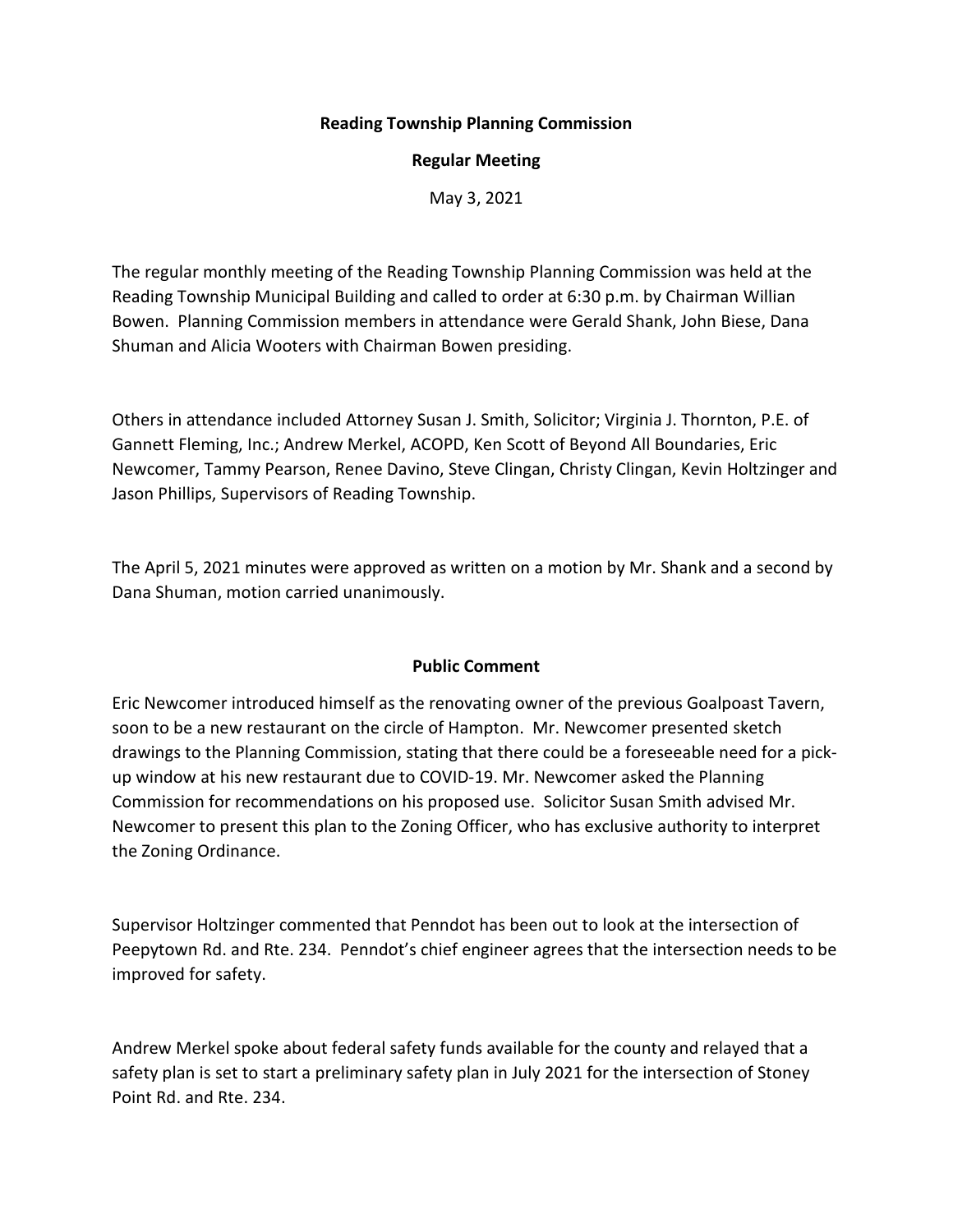## **Davino, Pearson & Spahr SALD #2020-08** Final Plan

Bill Bowen read the review comments of the Zoning Officer which indicated that the proposed lots did not satisfy the ZHB condition as to lots "approximately 30 acres in size" and required further application to the ZHB.

Mr. Shank made a motion to grant approval of the plan with the condition that the Zoning Hearing Board approve the lot sizes proposed on the plan where Lot 6 is 29.32 acres, Lot 7 is 18.49 acres & Lot 8 is 42.29 acres, Ms. Shuman seconded, the motion carried unanimously.

**Steve & Christy Clingan & John Winand Jr. & Deborah Winand SALD #2021-03 1290 & 1270 Fish & Game Rd.** Lot Addition & Land Exchange Final Plan

Mr. Merkel reviewed the comments from ACOPD's letter from May 3,2021. Ms. Thornton addressed Gannet Fleming's comments from their letter submitted April 30, 2021. The Zoning Officer states that the plan meets the requirements of the Reading Township Zoning Ordinance.

Solicitor Smith commented that a lot merger agreement must be submitted. She also advised that there is no requirement in the MPC or SALDO that requires the filing of a deed concurrent with the filing of the subdivision plan.

Ms. Shuman made motion to approve the plan with the conditions that comments from the ACOPD letter May 3,2021 and Gannett Fleming's letter from April 30, 2021, with the exception of the Township engineer's comment #11, as well as modification of comment #8, are satisfied. Mr. Shank seconded, the motion was carried unanimously.

# **MISCELLANEOUS**